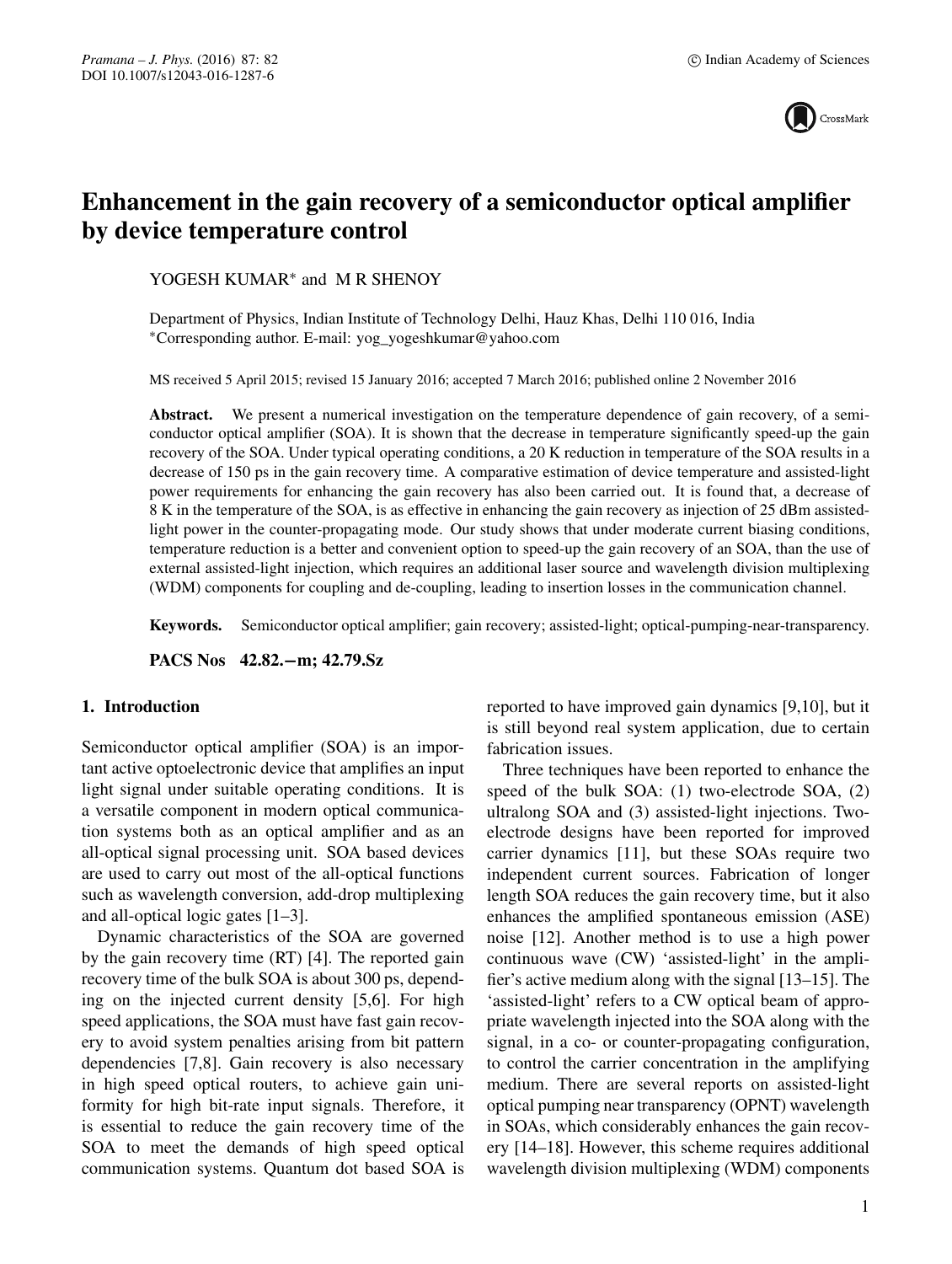at the input and the output of SOA for coupling and de-coupling of the assisted-light, which are associated with the coupling losses. In this paper, a numerical investigation is presented, on the influence of temperature on enhancing the gain recovery of the SOA.

With the decrease in temperature of the device, improvement in the static characteristics, such as gain and saturation behaviour of the SOA, has been reported [5]. To the best of our knowledge, we are the first to report the enhancement in the gain recovery of the SOA with decrease in the device temperature.

In this paper we discuss in detail, the effects of temperature on the dynamics of gain recovery of an SOA. In §2, we briefly present the modelling equations used in the numerical simulation. These equations are based on the Connelly model [19] and its simplified form used by Wang *et al* [20]. In §3, the results of the simulation study are presented. Comparative study has also been carried out which shows that the effect of temperature is equivalent to the role of assisted-light in enhancing the gain recovery of the SOA, at moderate biasing current. In a commercial SOA, it is possible to control the temperature of the SOA through its power supply unit, or alternatively an on-chip thermoelectric (TE) cooling can be incorporated as shown in figure 1. As the assisted-light injection requires additional laser and wavelength division multiplexing (WDM) components for coupling and de-coupling, it would be convenient to use the temperature effect, to considerably enhance the speed of the SOA.

# **2. Modelling equations**

We have used the wideband Connelly model [19] to analyse the effect of temperature on the dynamic characteristics of the SOA. This model is in good agreement with the experimental results. This model is based on position dependent rate equations for the carrier density. Propagation for injected input signals is



**Figure 1.** Schematic of the on-chip temperature control by TE cooling of the base of the SOA to enhance the gain recovery and hence speed-up the device dynamic performance.

considered only in the forward direction [20]. Propagation of the amplified spontaneous emission is considered in both forward and backward directions. When the signal is injected into the SOA, changes occur in the carrier and photon densities within the active region that can be described by using the rate equations. For simulation, the SOA is divided into  $n$  number of segments. The carrier density and signal power are assumed to be constant within each segment. However, the carrier density and the signal power change from segment to segment, depending on the input power, ASE and the carrier density of the previous segment. Therefore, the model also accounts for a non-uniform carrier distribution along the length of the SOA.

The gain in the active medium of the amplifier is described by the two energy level model [19]. In this model, material gain coefficient  $g_m$ , which is dependent on the carrier density  $N$ , and the input signal wavelength  $\lambda$ , for the InGaAsP active region is given by

$$
g_{\rm m}(\nu, N) = \frac{c^2}{4\sqrt{2}\pi^{3/2}n_1^2\tau\nu^2} \left(\frac{4\pi m_{\rm e}m_{\rm hh}}{h(m_{\rm e} + m_{\rm hh})}\right)^{3/2}
$$

$$
\times \sqrt{\left(\nu - \frac{E_{\rm g}(N)}{h}\right)} (f_c(\nu) - f_\nu(\nu)), \quad (1)
$$

where c is the speed of light in vacuum,  $\nu$  is the optical frequency,  $n_1$  is the active region refractive index,  $\tau$  is the radiative carrier recombination lifetime and h is the Planck's constant;  $m_e$  and  $m_{hh}$  are the conduction band (CB) electron and valence band (VB) heavy-hole effective masses respectively and  $N$  is the CB carrier (electron) density. Temperature dependence comes from the probability of occupation of energy levels, which increases with decrease in temperature. The Fermi–Dirac distributions in the CB and VB are given by

$$
f_c(v) = \left\{ \exp\left(\frac{E_a - E_{fc}}{kT}\right) + 1 \right\}^{-1},\tag{2}
$$

$$
f_{\nu}(\nu) = \left\{ \exp\left(\frac{E_b - E_{fv}}{kT}\right) + 1 \right\}^{-1},\tag{3}
$$

where

$$
E_a = (hv - E_g(N)) \frac{m_{hh}}{m_e + m_{hh}},
$$
\n(4)

$$
E_b = -(hv - E_g(N))\frac{m_e}{m_e + m_{hh}},
$$
\n(5)

where  $T$  is the absolute temperature and  $k$  is the Boltzmann constant.  $E<sub>g</sub>$  is the carrier-dependent bandgap of the material.  $E_{fc}$  is the quasi-Fermi level of the CB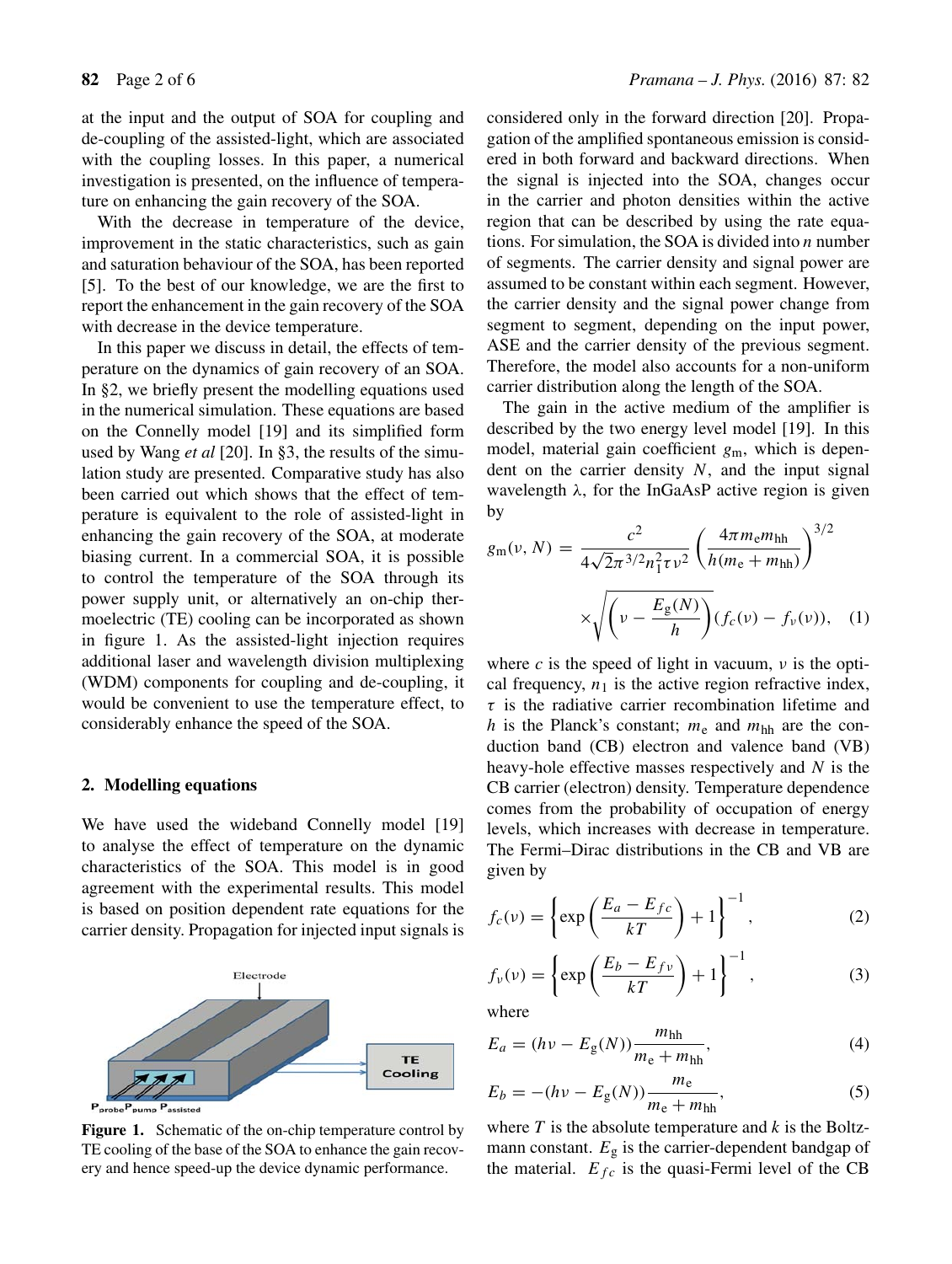relative to the bottom of the band.  $E_{fv}$  is the quasi-Fermi level of the VB relative to the top of the band. These terms are also temperature dependent and can be estimated using the approximation given by Nilsson [21], which was also used by Connelly [19]

$$
E_{fc} = {\ln \delta + \delta [64 + 0.05524 \delta (64 + \sqrt{\delta})]^{-1/4} \} kT, \tag{6}
$$

$$
E_{fv} = -\{\ln \varepsilon + \varepsilon [64 + 0.05524\varepsilon (64 + \sqrt{\varepsilon})]^{-1/4}\} kT,\tag{7}
$$

where

$$
\delta = \frac{N}{N_c}; \quad \varepsilon = \frac{P}{P_v} \tag{8}
$$

 $N_c$  and  $P_v$  are also functions of temperature as

$$
N_c = 2\left(\frac{2\pi m_e kT}{h^2}\right)^{3/2}; \qquad P_\nu = 2\left(\frac{2\pi m_{\rm dh} kT}{h^2}\right)^{3/2}
$$
(9)

where

$$
m_{\rm dh} = \left(m_{\rm hh}^{3/2} + m_{\rm lh}^{3/2}\right)^{2/3}.\tag{10}
$$

The carrier density rate equation in the *i*th segment is given by [20]

$$
\frac{dN_i(z)}{dt} = \frac{I}{edWL} - R(N_i(z)) \n- \frac{\Gamma}{dW} \sum_{k=1}^3 \frac{g[N_i(z), \nu_k]}{h\nu_k} P_k(z, t) \n- \frac{2\Gamma}{dW} \left\{ \sum_{j=0}^{N_m-1} \frac{g[N_i(z), \nu_j]}{h\nu_j} \right. \n\times K_j [P^+_{ASE}(N_i(z)) + P^-_{ASE}(N_i(z))] \right\}, (11)
$$

where  $I$  is the amplifier bias current, which has been assumed to pass through the active region only.  $k = 1$ , 2, 3 stand for the probe, the pump and the assistedlight respectively.  $N_{\rm m}$  is the number of ASE components in the gain spectrum, used for simulation. The first term represents the addition of carriers to the active region of the SOA from the injection current source. These injected carriers are then depleted by various recombination mechanisms, occurring within the active medium of the amplifier. The recombination rate  $R(N)$ is the sum of the radiative and non-radiative carrier recombination rates, and can further be represented as polynomials in  $N$  [19]. The third and fourth terms in eq. (11) represent stimulated recombination of carriers due to amplified signals and the amplified spontaneous emission in the gain spectrum respectively. Different symbols have their usual meanings as described by Connelly [19] and Wang *et al* [20].

Propagations of different fields in the SOA are given by

$$
\frac{dP_{\text{Pump}}}{dz} = (\Gamma g_{\text{Pump}} - \alpha) P_{\text{Pump}},
$$
\n(12)

$$
\frac{dP_{\text{Probe}}}{dz} = (\Gamma g_{\text{Probe}} - \alpha) P_{\text{Probe}},\tag{13}
$$

$$
\frac{dP_{\text{Assisted}}}{dz} = (\Gamma g_{\text{Assisted}} - \alpha) P_{\text{Assisted}},\tag{14}
$$

where  $\Gamma$  is the confinement factor and  $\alpha$  is the material loss coefficient.

Equations  $(1)$ – $(14)$  are adopted to investigate the temperature dependence of gain recovery time, for an SOA having a cross section of  $2 \times 0.15 \mu m$  and a confinement factor of 0.3 [20]; parameter used in simulations are given in table 1. For the simulation, the SOA is divided into hundred equal segments of length  $l = L/100$  each, where L is the length of the SOA.

## **3. Results and discussion**

Figure 2 shows the evolution of the normalized output probe power, for −40 dBm input at a wavelength of

**Table 1.** Parameters used in simulations.

| Symbol           | Parameter                             | Value                          |
|------------------|---------------------------------------|--------------------------------|
| L                | Length of the SOA                     | $1000 \mu m$                   |
| $\boldsymbol{w}$ | Width of the active region            | $2 \mu m$                      |
| d                | Depth of the active region            | $0.15 \mu m$                   |
| I                | <b>Biased current</b>                 | $200 \text{ mA}$               |
| $K_i$            | Filter factor                         | 1                              |
| Г                | Confinement factor                    | 0.3                            |
| $N_{\rm m}$      | No. of ASE components                 | 450                            |
| n                | No. of segments along                 | 100                            |
|                  | the length                            |                                |
| T                | Temperature of the active             | Variable                       |
|                  | region                                |                                |
| $n_{\text{eq}}$  | Equivalent refractive index 3.22 [18] |                                |
|                  | of the active region                  |                                |
| $m_{\rm e}$      | Effective mass of the                 | $4.10 \times 10^{-32}$ kg [18] |
|                  | electron                              |                                |
| $m_{\rm lb}$     | Effective mass of                     | $5.06 \times 10^{-32}$ kg [18] |
|                  | the light hole                        |                                |
| $m_{hh}$         | Effective mass of the                 | $4.19 \times 10^{-31}$ kg [18] |
|                  | heavy hole                            |                                |
|                  |                                       |                                |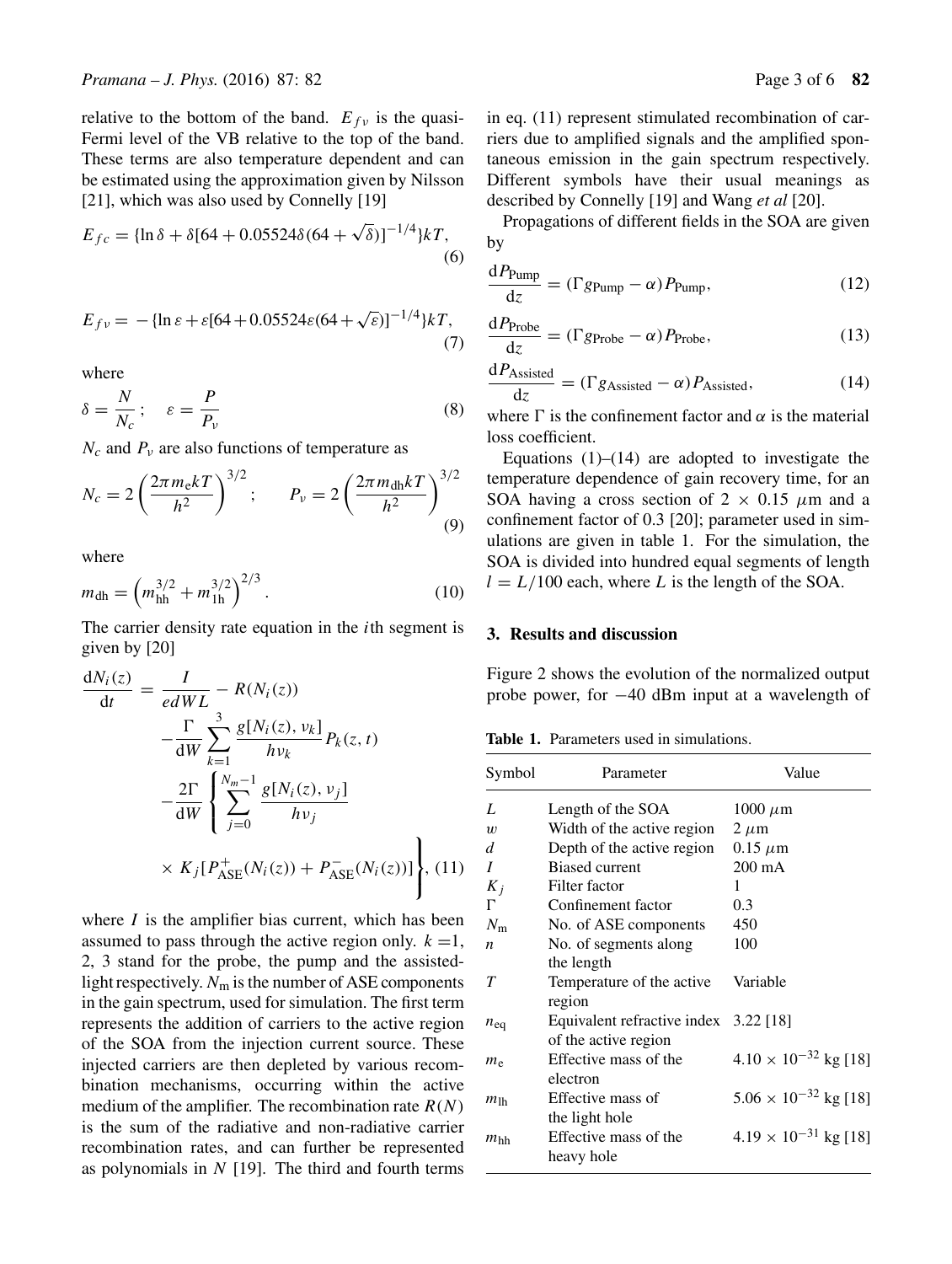

**Figure 2.** Normalized probe power evolution at 290, 300 and 310 K temperature for a 1000  $\mu$ m long SOA, biased at 200 mA.

1550 nm, at different temperatures, when the gain of the SOA is depleted by a 10 ps Gaussian pump pulse of 10 dBm peak power at 1560 nm wavelength. Intraband effects have been neglected in the simulation study, as these effects are not noticeable if the pulse energy is less than 1 pJ [22].

Figure 2 shows that gain recovery is faster in the SOA with decrease in temperature. Gain recovery time decreases significantly from 305 ps to 155 ps, with 20 K reduction in device temperature, which is an improvement of 150 ps. This is mainly due to three factors. Electrons are distributed over a narrow range at lower temperature and hence the number of electrons available for participating in optical transition, thus providing gain, at a given energy becomes more. Nonradioactive recombinations, which decrease with decrease in the device temperature, cause an increase in the gain for a given current. Third contributing factor is the leakage current of the double hetrostructure, which increases with the temperature. Thus, for high speed applications, the SOA must be operated at a lower temperature.

Figure 3 shows that, with increase in the biasing current, the effect of temperature on the reduction of gain recovery time of the SOA is weaker. For a biasing current of 250 mA, 20 K decrease in the temperature of SOA leads to improvement of recovery time by 87 ps only. This is due to the decrease in gain variation with temperature on increasing the biasing current [5]. Increased carrier density due to the higher bias current diminishes temperature-dependent effect, in enhancing the gain recovery. Therefore, at lower biasing conditions (<200 mA) or for an SOA-based device,



**Figure 3.** Normalized probe power evolution at 290, 300 and 310 K temperature for a 1000  $\mu$ m long SOA, biased at 250 mA.

which is limited by the biasing current (100–200 mA), the gain recovery can speed-up significantly by lowering the device temperature.

The use of assisted-light increases the speed of the SOA, as reported in [16–18]. Interestingly, we find that decrease in temperature has a better effect in accelerating the gain recovery of SOA, as compared to the case of assisted-light (AL) injection. As shown in figure 4, 20 dBm assisted-light power (in the counter-propagating mode) does not increase the gain recovery time of the SOA as much as 20 K decrease in temperature. Moreover, the use of external assisted-light is not as simple as decreasing the temperature of SOA, because



**Figure 4.** Normalized probe power without and with 20 dBm assisted-light (AL) at 310 K in counter-propagating mode; and without assisted-light at 290 K.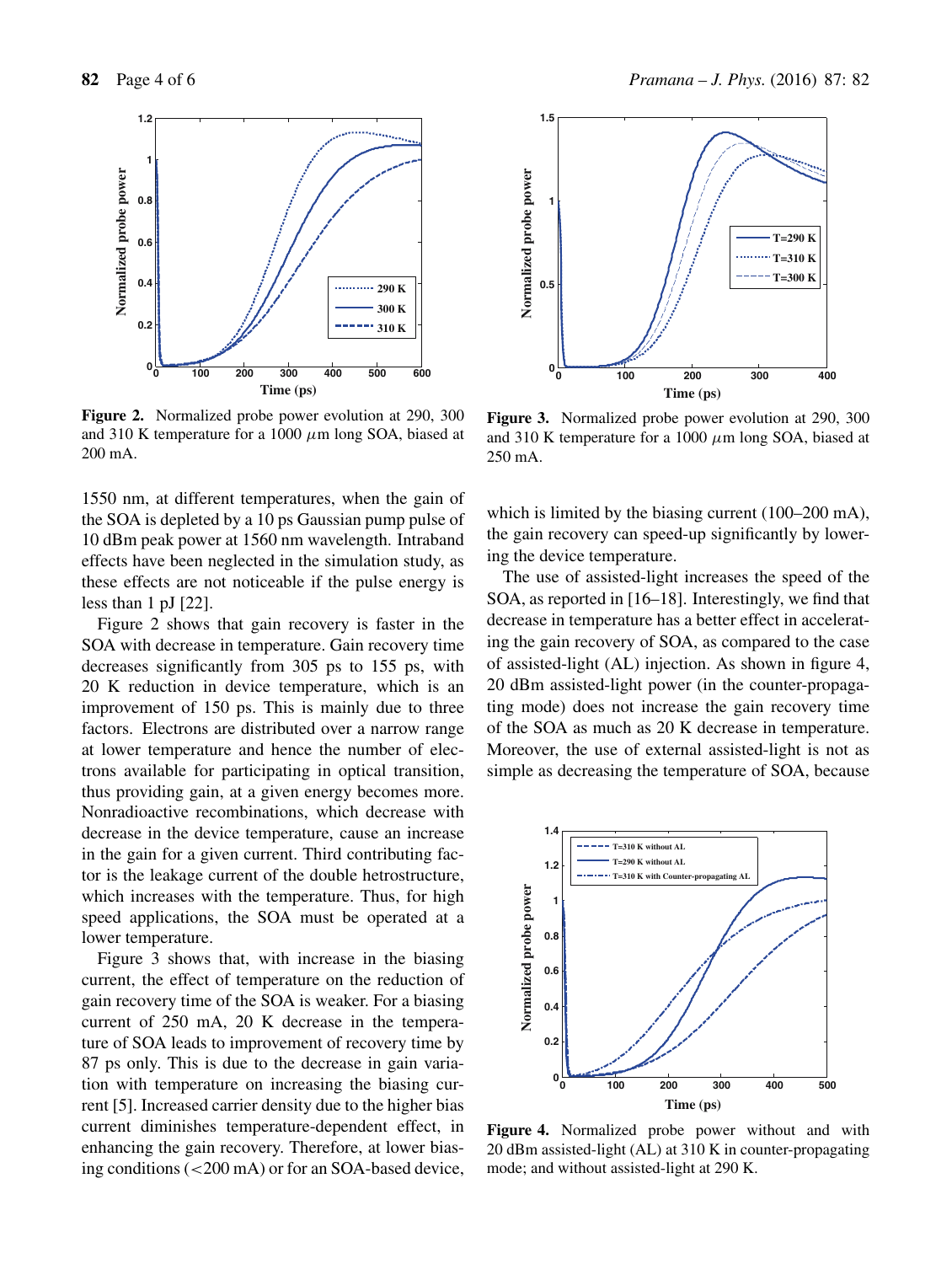

**Figure 5.** Normalized probe power without (W/o) assisted-light (AL) and with assisted-light at 310 and 290 K.

it requires an extra source of laser and WDM components for coupling of assisted-light, which introduces additional losses.

Effect of assisted-light, in decreasing the recovery time, also weakens with decrease in temperature, as shown in figure 5. At 310 K, 20 dBm counter-propagating light improves the gain recovery of SOA by 40 ps while at 290 K it improves only by 10 ps. Thus, at lower operating temperature, assisted-light injection is not as useful as at higher temperature.

It is reported that the recovery time decreases with the increase in assisted-light power [23]. Figure 6 shows the variation of recovery time of SOA with the power of the assisted-light at 310 K. It shows that with the injection of assisted-light of 25 dBm



Figure 6. Gain recovery time with the power of assistedlight in counter-propagating mode at 310 K and with the temperature of the device without assisted-light, for a 1000  $\mu$ m long SOA, biased at 200 mA.

power, the recovery time decreases from 301 ps to 235 ps; an improvement of 71 ps. The same reduction of RT can be achieved by decreasing the temperature by 8 K. So a decrease of 8 K is as effective in decreasing the RT as injection of 25 dBm assisted-light power in the counter-propagating mode (though 25 dBm power is practically towards very high side, it is just considered for comparison). Figure 6 also shows that a 20 K decrease in temperature decreases the RT by 150 ps. Thus, temperature is more effective in decreasing the RT compared to the assisted-light injection.

### **4. Conclusions**

The effect of temperature on the dynamic characteristics of the semiconductor optical amplifier has been analysed. Our study shows that the decrease in temperature affects the performance of SOA significantly in terms of gain recovery, a 20 K reduction in temperature of SOA results in a decrease of 150 ps in the gain recovery time. This effect is more prominent if the SOA is biased at lower currents. A comparative estimation of the decrease in gain recovery time with decrease in temperature and increase in power of assisted-light injection has been carried out. It was found that at lower operating temperature, assisted-light injection is not as useful as at higher temperature. Decrease in temperature of the SOA is equivalent to the role of assisted-light in enhancing the gain recovery. We conclude that, it is simpler and advantageous to regulate the temperature of the device than the external injection of 'assisted-light' for enhancing the gain recovery of SOA.

#### **References**

- [1] L Q Guo and M J Connelly, *Opt. Commun.* **28**, 4470 (2008)
- [2] A S Kotb, M Z Chen, N K Dutta and G Said, *Opt. Commun.* **283**, 4707 (2010)
- [3] S Singh and R S Kaler, *Fiber Integrated Opt.* **33**, 173 (2006)
- [4] L Schares, C Schubert, C Schmidt, H G Weber, L Occhi and G Guekos, *IEEE J. Quantum Electron.* **39**, 1394 (2003)
- [5] N K Dutta and Q Wang, *Semiconductor optical amplifiers*, *2*nd edn (World Scientific, Singapore, 2013)
- [6] G Talli and M J Adams, *IEEE J. Quantum Electron.* **39**, 1305 (2003)
- [7] K Hussain, S P Singh and P K Datta, *Opt. Commun.* **308**, 197 (2013)
- [8] K Hussain, S K Varshney and P K Datta, *Pramana J. Phys.* **75**, 1011 (2010)
- [9] Aaron J Zilkie *et al*, *IEEE J. Quantum Electron.* **43**, 982 (2007)